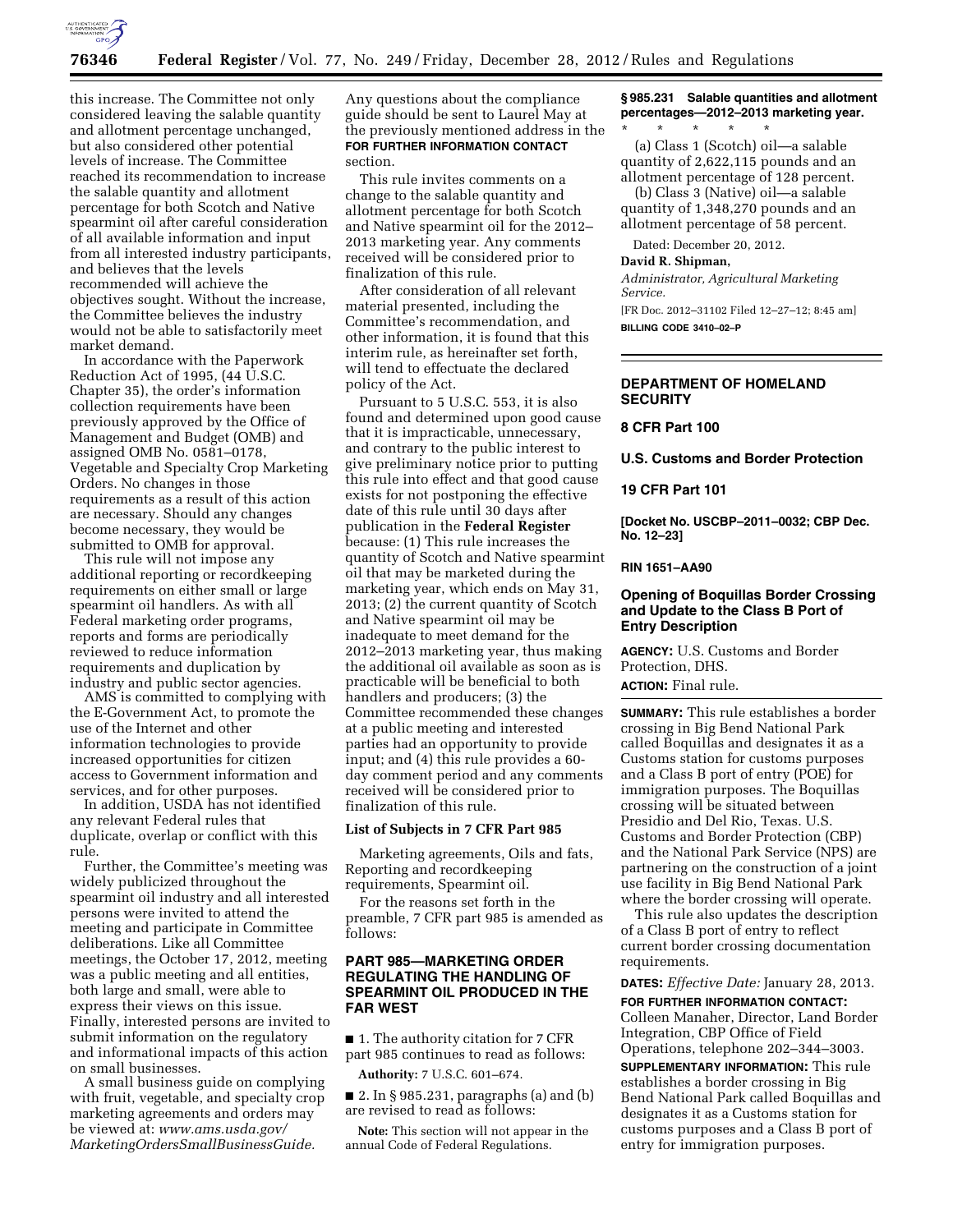# **Executive Summary**

In 2010, the Presidents of the United States and Mexico issued a joint statement supporting the designation of a region of protected areas on both sides of the Rio Grande, including Big Bend National Park, as a region of binational interest. In support of this, CBP began working with the National Park Service to establish a border crossing to allow authorized travel between the areas in the United States and Mexico. On October 28, 2011, CBP published a Notice of Proposed Rulemaking (NPRM) in the **Federal Register** (76 FR 66862), which solicited public comment. The NPRM proposed to establish a Class B port of entry/Customs station in Big Bend National Park called Boquillas. Boquillas was proposed to be a Class B port of entry for immigration purposes under 8 CFR 100.4 and a Customs station for customs purposes in 19 CFR 101.4. In the NPRM and in this final rule, the Class B port of entry/Customs station is referred to as a border crossing. The NPRM also proposed to update the description of a Class B port of entry in 8 CFR 101.4 to reflect current border crossing document requirements. The Boquillas border crossing will service only pedestrians visiting Big Bend National Park and Mexican Protected Areas; CBP will not process cargo, commercial entries, or vehicles at Boquillas.

CBP received 47 comments in response to the NPRM, 36 of which favored the opening of the border crossing. Although some commenters were opposed to the opening of a new crossing in this area of the southwest border, saying that it will decrease the security of the border, other commenters thought that the Boquillas crossing would increase security in the region and facilitate legitimate travel. Many commenters were of the view that the Boquillas border crossing would benefit the region, including Big Bend National Park and its visitors, as well as the inhabitants of the village of Boquillas. CBP did not receive any comments regarding the proposed revised Class B port of entry description.

After review of the comments, CBP has concluded that the establishment of the Boquillas border crossing is consistent with the designation of the area as a region of binational interest and that the Boquillas border crossing is needed to fill the long stretch of border between Presidio and Del Rio where there is currently no authorized international border crossing. CBP has also concluded that the addition of a legal crossing facility at the site will enhance security in the area by

providing a way for legitimate travelers to identify themselves to CBP and comply with U.S. regulations. Therefore, this final rule establishes the Boquillas border crossing in Big Bend National Park and revises the description of a Class B port of entry. This final rule addresses the relevant comments CBP received regarding the proposed crossing.

#### **Background**

On May 19, 2010, President Obama and President Calderón of Mexico issued a joint statement recognizing that the Big Bend National Park and Rio Grande Wild and Scenic River in the United States, along with the Protected Areas of Maderas del Carmen, Cañon de Santa Elena, Ocampo, and Río Bravo del Norte in Mexico together comprise one of the largest and most significant ecological systems in North America. The Presidents expressed their support for the designation of the region as a natural area of binational interest, and encouraged an increased level of cooperation between the two countries. Based on this joint Presidential statement, the Commissioner of CBP announced plans to establish a border crossing in Big Bend National Park.

NPS, within the U.S. Department of the Interior, has been working with CBP on the border crossing. Efforts to establish this new border crossing were set in motion by discussions between the White House, the U.S. Department of Interior, and the U.S. Department of Homeland Security. NPS planned to construct a facility that could be used by NPS as a visitor center and would accommodate the infrastructure necessary to operate a border crossing.

#### **Notice of Proposed Rulemaking**

On October 28, 2011, CBP published a notice of proposed rulemaking (NPRM) in the **Federal Register** (76 FR 66862) proposing to establish a border crossing in Big Bend National Park where U.S. citizens and certain aliens would be able to cross into the United States. Before 2002, a border crossing, called Boquillas, was open in the national park. The NPRM stated that the new border crossing would be located at the site of the historic crossing and would also be called the Boquillas border crossing. The NPRM proposed to designate the Boquillas border crossing as a Class B port of entry and a Customs station under the supervisory port of entry of Presidio, Texas. Presidio, Texas is a Customs port of entry listed in section 101.3 of the CBP regulations (19 CFR 101.3). For ease of reference, the NPRM referred to the proposed Boquillas port of entry/Customs station

in this document as a border crossing; this final rule does likewise. For additional background information, please see the preamble to the NPRM.

## **Traveler Processing at the Boquillas Border Crossing**

As described in the NPRM, the Boquillas border crossing will service only pedestrians visiting Big Bend National Park and Mexican Protected Areas—not import business. Therefore, CBP will not process cargo, commercial entries, or vehicles at Boquillas. Persons using the Boquillas border crossing will only be permitted to bring limited merchandise into the United States; CBP will only process items exempt from duties and taxes under 19 CFR 10.151. This provision generally covers importations that do not exceed \$200 in value.1 All such items must comply with all applicable regulations, including all relevant Animal and Plant Health Inspection Service restrictions. Persons using the Boquillas crossing must also comply with Federal wildlife protection laws and U.S. Fish and Wildlife Service wildlife import/export regulations.

## **The Public Comment Period**

The NPRM provided a 60-day public comment period, which closed on December 27, 2011. CBP received 47 comments in response to the proposed rule. Thirty-six of these submissions were in support of the proposal, and included submissions from many individuals who live in the vicinity of Big Bend National Park as well as a submission from an environmental conservation association on behalf of over 300,000 members. Eleven of the submissions were opposed to the proposal, and also included submissions from individuals familiar with the park, including a former superintendent of Big Bend National Park. The following section groups the relevant comments, along with CBP's responses, by issue.

## **Discussion of Comments**

#### *A. General Security*

#### Comments

Several commenters are opposed to the opening of a new crossing in this area of the southwest border, saying that it will decrease the security of the border. One commenter, who was the superintendent of Big Bend National Park from 1994 to 1999 and was familiar

<sup>1</sup>Under 19 CFR 10.151, importations that do not exceed \$200 in value are generally exempt from duty and taxes. Such merchandise shall be entered under the informal entry procedures. *See* 19 CFR 128.24(d).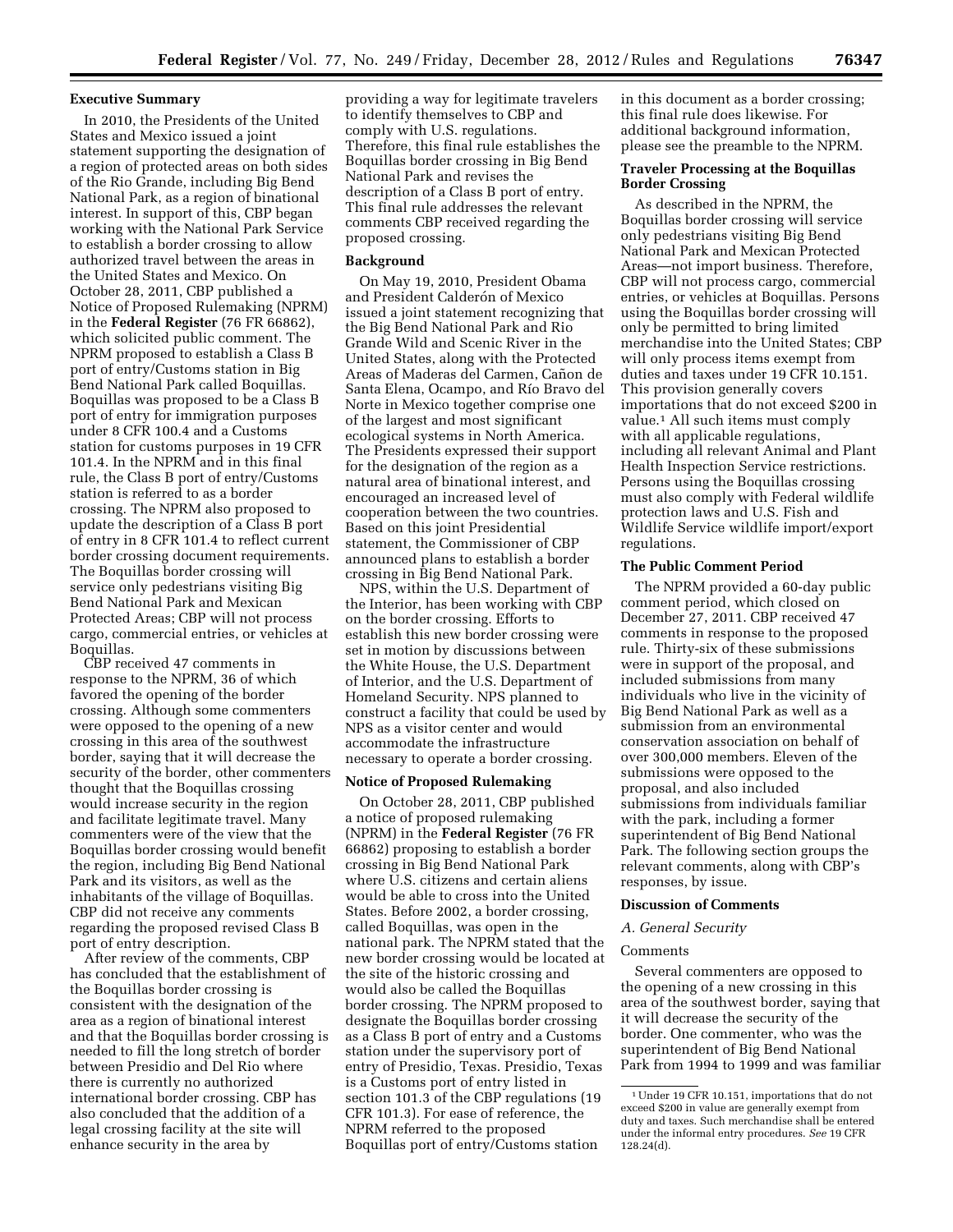with the crossing when it was open, said that, while the crossing served its purpose, illegal activity also took place. The commenter is concerned that due to the increase in illegal activity along the southern border in recent years, drug cartels will view the crossing as a ''backdoor'' to the United States. Another commenter stated that illegal immigration and smuggling of contraband is at an all-time high in the Border Patrol's Big Bend Sector. Finally, one commenter stated that the new border crossing will present a risk to park visitors and NPS rangers.

However, many commenters who support opening the border crossing are of the view that the border crossing will maintain the security of the border while providing a legal access point between the United States and Mexico. Many commenters believe that due to the remoteness of the area, the Big Bend region does not have the same security risks as other parts of the southern border. Several commenters believe that the re-opening of the border crossing with new security measures is likely to increase security in the park, as those participating in illegal activity along the border are unlikely to attempt to enter the United States at a monitored border crossing. These commenters believe that those seeking to cross illegally are more likely to use any point along the many miles of unmonitored border.

#### CBP Response

CBP disagrees that opening the Boquillas border crossing will decrease security in the area. The proposal to open the Boquillas border crossing was made after extensive CBP analysis and consultation with our Mexican counterparts. CBP firmly believes that the addition of a legal crossing facility at the site will enhance security in the area by providing a way for legitimate travelers to identify themselves to CBP and comply with U.S. regulations. CBP concurs with commenters who believe that the border crossing will support security efforts in Big Bend National Park in that the enhanced security focus at the border crossing will discourage illegal activity in the vicinity of the Boquillas border crossing.

Security concerns are of the utmost importance, and CBP will take all appropriate security measures at the Boquillas border crossing and surrounding areas. CBP continues to take steps to increase security in the area, as we have done all along our borders. CBP already has a strong security presence in place in the Border Patrol's Big Bend Sector, and there are many layers of border security in place to secure the Big Bend region. CBP

Border Patrol agents are assigned to the park; NPS enforcement rangers patrol the park; Border Patrol checkpoints are staffed 24 hours per day, 7 days a week, on all public roads leading from the park; and Border Patrol agents patrol the areas around the checkpoints and highways leading from the area. The audio and video surveillance at the new border crossing will further enhance security at this locale.

Regarding the statement that illegal activity is at an all-time high, the commenter does not reference specific data, and CBP data does not support this statement. According to CBP data, the number of apprehensions in the Big Bend Sector was the highest in the year 2000. Since 2001, CBP has increased the number of Border Patrol agents in the area, and there has been a decrease in the number of apprehensions for illegal activity in the area every year since then.

## *B. Opportunity for Travel*

## **Comments**

One commenter is opposed to providing more opportunities for travelers from Mexico to enter the United States, and for this reason, objects to the opening of the crossing. Other commenters supporting the opening of the Boquillas border crossing stated that the border crossing will only benefit law-abiding nationals of Mexico and the United States.

## CBP Response

The Boquillas border crossing does not provide any greater opportunity to enter the United States than any other current Port of Entry. Most of the travelers who would use the Boquillas border crossing would be U.S. tourists that visit the Park within the United States, go over to Mexico to visit, and then return to the United States. All Mexican nationals seeking admission to the United States at the Boquillas border crossing will be required to meet all admissibility and document requirements and comply with all relevant U.S. laws and regulations.

CBP supports facilitating legitimate travel between the United States and Mexico. CBP agrees that the border crossing will only benefit law-abiding travelers, including nationals of Mexico, carrying proper documentation.

# *C. Use of Remote Technology*

### Comments

Several commenters are concerned that the use of remote technology does not provide adequate security at the border. Some of these commenters expressed concern that opening a

crossing that is not staffed will provide free access to anyone seeking to enter the country and will cause an increase in the number of illegal entries into the country. One commenter stated that scanning documents is insufficient to keep terrorists, criminals, drugs, or other contraband out of the country.

On the other hand, a few commenters noted that CBP has used remote technology to successfully secure portions of the U.S.-Canada border. Some commenters noted that those using the Boquillas border crossing will be required to present certain border crossing documents and that state of the art technology will be used to verify the identities of travelers.

## CBP Response

CBP believes that the technology solution to be used at the Boquillas border crossing will provide adequate security. All travelers seeking admission at the Boquillas border crossing will be required to be admissible to the United States and be in possession of a travel document that complies with the Western Hemisphere Travel Initiative (WHTI). The WHTI document requirements were implemented to enhance security efforts at the borders and to facilitate the movement of legitimate travel within the Western Hemisphere.2 Since the full implementation of WHTI in June 2009, CBP has the ability to validate, in real time, a traveler's documents to determine the traveler's true identity and citizenship. The Boquillas border crossing will provide a way for legitimate travelers to identify themselves to CBP and access this area.

As explained in the preamble of the NPRM, CBP intends to use a combination of staffing and technology solutions to operate the border crossing. Remote technology will assist CBP in maintaining security and verifying the identity of those entering the United States, while also ensuring that they possess proper documentation to do so. Kiosks electronically connected to the El Paso port of entry will enable CBP officers in El Paso to remotely process travelers at the Boquillas border crossing.3 CBP officers in El Paso will be in contact with Border Patrol agents within the park, who will respond when a physical inspection is required. CBP officers will assist onsite as operational needs dictate. CBP will process and

<sup>2</sup>For more information on WHTI, see the WHTI Land and Sea Final Rule, 73 FR 18384.

<sup>3</sup>Although Boquillas would be under the supervision of the Presidio port of entry, the kiosks would be connected to the El Paso port of entry, because El Paso has the appropriate facilities for remote processing.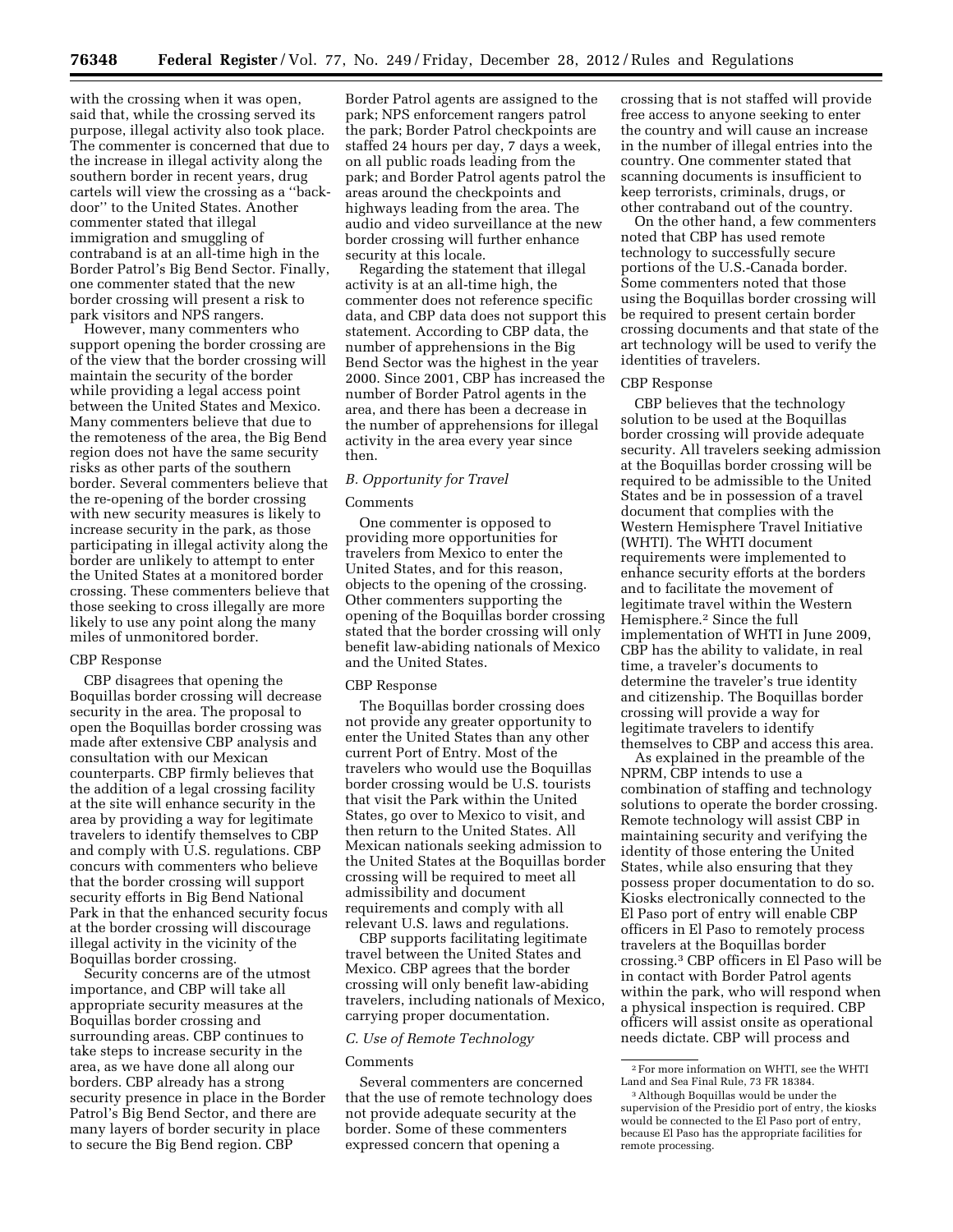clear all persons who use the Boquillas border crossing to enter the United States. CBP will install a 24-hour surveillance camera at the Boquillas crossing to monitor activity. The cameras will be monitored 24 hours a day at CBP's Combined Area Security Center and at the Alpine Border Patrol Station. CBP Border Patrol agents or NPS enforcement rangers stationed in the area will be available to take any necessary law enforcement measures. The 24/7 surveillance at the Boquillas crossing will further enhance security at this locale. Additionally, the Boquillas POE will only be open during daylight hours. While open, the Boquillas facility will also serve as a Park Service visitor's center and will be staffed by the Park Service.

In addition, there are already many layers of border security in place to secure the Big Bend region: the CBP Border Patrol agents assigned to the Big Bend National Park Substation; the NPS Enforcement Rangers who patrol the park; Border Patrol checkpoints staffed 24/7 on all public roads leading from Big Bend National Park; and Border Patrol agents from the Alpine station who patrol the areas around the checkpoints and highways leading away from the area. The 24/7 surveillance at the Boquillas border crossing will further enhance security in this locale. Also, it is important to emphasize that the Boquillas border crossing is intended for pedestrian use only, as there are no roads or bridges that cross the international line at this location. Security concerns related to vehicles entering the United States will not apply at the Boquillas border crossing.

CBP agrees fully with those commenters who noted the successful use of remote technology along the U.S.- Canada border. CBP uses remote technology at several northern border crossings. This technology has been very effective in verifying the identity and citizenship of travelers and securing the border.

## *D. Border Patrol and NPS Rangers*

## Comments

Several commenters believe that NPS rangers are not equipped to pursue those who might use an unmanned border crossing to enter the United States illegally once they are in the country. These commenters noted that the terrain in the area is rugged, provides cover, and is difficult to patrol. Other commenters are concerned that Border Patrol agents will not be able to apprehend those who might use the border crossing to enter the United States illegally. Finally, one commenter

suggested that it is inappropriate to open a border crossing utilizing remote technology in an area that has seen increased Border Patrol presence over the past five years.

A few commenters writing in support of the new border crossing noted that there is a good working relationship between CBP and NPS, and that Border Patrol agents stationed in the park work together with the NPS Enforcement Rangers for the security of the park. These commenters are of the view that re-opening the border crossing would facilitate communication between Mexican residents and law enforcement and U.S. law enforcement, which will increase security in the region.

#### CBP Response

As mentioned above, CBP does not believe the Boquillas border crossing will cause an increase in the number of illegal entries into the United States. The security in place in Big Bend National Park is already strong, and includes CBP Border Patrol agents and NPS enforcement rangers who patrol the park and are familiar with the terrain. To further combat the threat of illegal immigration and smuggling of contraband, CBP, in collaboration with NPS, is in the process of constructing new residences in Big Bend National Park so that CBP may assign Border Patrol agents to permanently work and live in the park. Upon completion and staffing of these homes, Border Patrol will have the largest contingent of agents ever assigned to Big Bend National Park.

CBP does not agree with the comment that the opening of a border crossing in an area where there has been an increased CBP presence is inappropriate. To the contrary, CBP is of the view that the increased CBP Border Patrol presence has enhanced the security of the area.

CBP agrees that there is a good working relationship between Border Patrol agents and NPS enforcement rangers in the park. CBP also agrees that facilitating communication between and with law enforcement personnel enhances security in the area.

## *E. Proximity to Other Border Crossings*

## **Comments**

One commenter objects to the opening of an unstaffed crossing, because there is a staffed crossing in Presidio, Texas, which the commenter stated is not far away.

Conversely, comments submitted in support of the border crossing noted that after the crossing was closed, the closest legal border crossing was more

than 100 miles from the village of Boquillas, Mexico. One commenter stated that travel to the closest border crossing from the Mexican side required hours of travel on substandard roads, and, as a result, families have become disconnected and the local Texas economy has been negatively affected. Another commenter stated that someone making a living selling inexpensive crafts, as many of the residents of the village of Boquillas do, cannot afford to make a nearly 300 mile roundtrip journey to the nearest legal border crossing.

# CBP Response

The closest legal border crossing west of the site of the Boquillas border crossing is Presidio, Texas. Presidio is more than 150 miles from the Boquillas site by river and more than 120 miles by road on the U.S. side. On the Mexican side, the town of Boquillas is very isolated. By road, a traveler would have to travel hundreds of miles south to the interior of Mexico to connect to a highway that would bring the traveler back northwest to Presidio, Texas. To the east of the Boquillas border crossing site, the closest legal border crossing is Del Rio, Texas. Del Rio is more than 250 miles from the Boquillas site by river and more than 260 miles by road on the U.S. side. On the Mexican side, by road, a traveler would have to travel hundreds of miles from the town of Boquillas south into the interior of Mexico to connect to a highway that would bring the traveler back northeast to Del Rio, Texas. Thus, CBP believes the Boquillas border crossing is needed to fill the long stretch of border between Presidio and Del Rio where there is currently no authorized international border crossing.

# *F. Effect on the National Park and the Village of Boquillas*

#### **Comments**

A few commenters are opposed to opening a border crossing in a national park. One commenter said that there is little in the village of Boquillas to attract park visitors and little in Big Bend National Park to attract the residents of Boquillas, Mexico. Several commenters suggested that increasing commerce to a small Mexican village is an insufficient reason to open a new border crossing.

However, many other commenters are of the view the Boquillas border crossing will benefit Big Bend National Park and its visitors, as well as the inhabitants of the village of Boquillas. Some commenters noted that the resources that make Big Bend National Park worthy of protection are not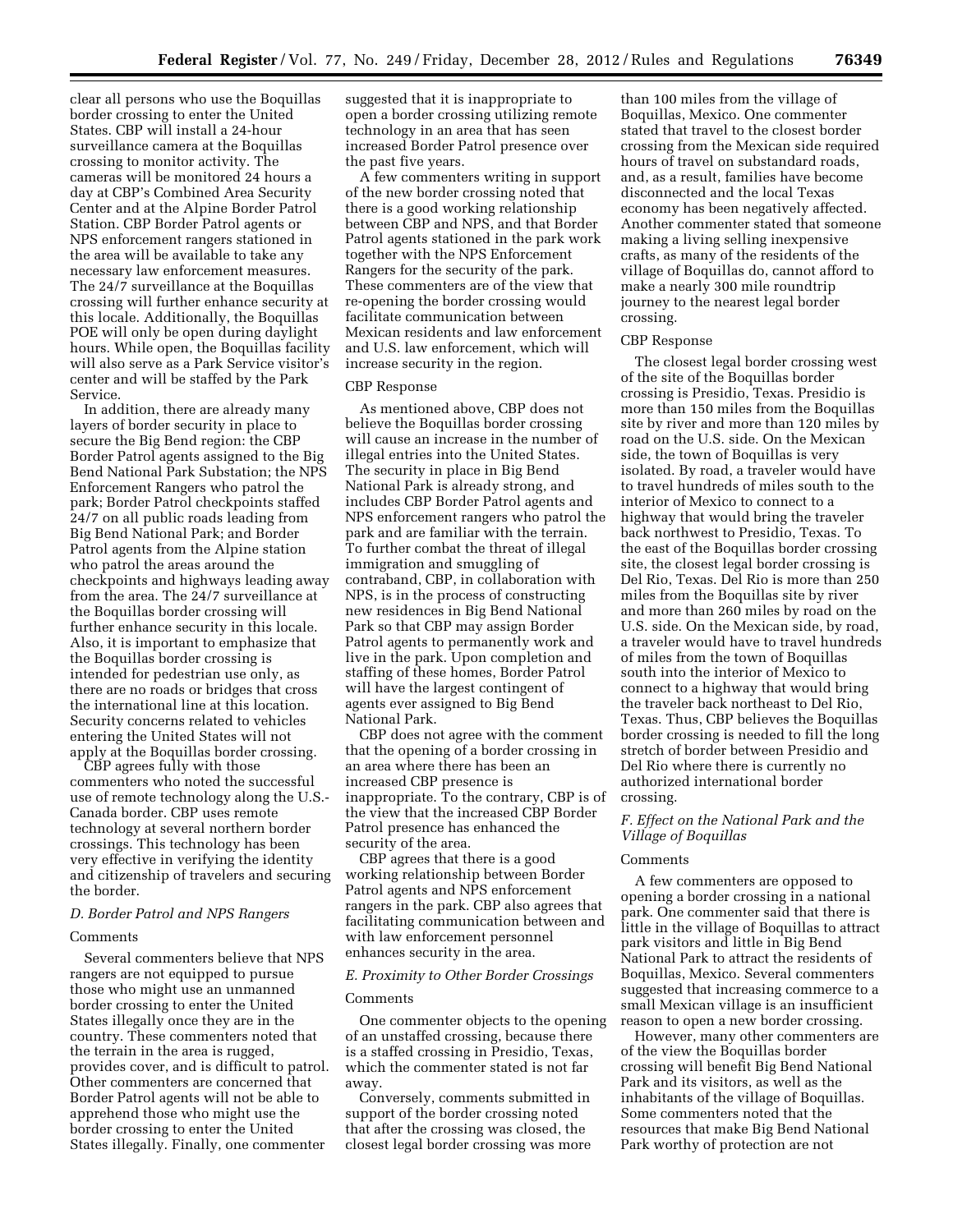confined solely within the bounds of the National Park, but include surrounding parks and protected areas in both the United States and Mexico. They are of the view that the legal crossing will allow conservationists to collaborate across the Rio Grande, permitting greater protection efforts for plants and wildlife. One commenter stated that closing the crossing in 2002 had an adverse impact on the ability to protect natural resources, because the long distances to the closest legal border crossing have complicated cross-border cooperation on issues ranging from firefighting to removal of invasive species.

Some commenters noted that the history and culture of the United States and Mexico are deeply intertwined in this area, and, to fully appreciate this, a visitor to the park needs to be able to interact with those on the other side of the border. Many commenters who are familiar with the Boquillas border crossing before it was closed in 2002 anticipate that the new border crossing will open up many opportunities for residents and travelers in the area. For example, one commenter supports reuniting the protected areas on either side of the Rio Grande for such purposes as observing nature and photography. Another enjoyed crossing into Mexico prior to the closing of the historic crossing to paint landscapes. Other commenters enjoyed visiting the village of Boquillas for the cross-cultural experience. A few commenters also noted that when the crossing was previously open, residents of the village of Boquillas used the crossing to trade goods, buy food, and visit relatives. One commenter estimated that 40 percent of the Rio Grande Village store's revenue, which lies within Big Bend National Park, came from the residents of Boquillas, Mexico, who crossed the river to buy staples unavailable in their village.

A few commenters suggested that allowing for more legal, viable sources of revenue for the residents of Boquillas, who once depended heavily on tourism and trade of handicrafts, will increase security in the region around the Boquillas border crossing. One commenter stated that the border crossing will allow the re-establishment of commercial and cultural ties, providing opportunities for people across the border who currently have no stake in the security of the border, and creating an incentive to keep the crossing legal and open. Additionally, a few commenters believe that with a legal border crossing, Border Patrol agents will no longer need to spend time and resources pursuing those who may

now be crossing illegally merely to buy provisions to take home or those who may have purchased a handicraft made by the residents of Boquillas, Mexico.

## CBP Response

CBP believes that the Boquillas border crossing will benefit both sides of the border, not only the village of Boquillas. According to the U.S. Department of the Interior, the opening of the Boquillas border crossing will allow for the development of a model of binational cooperation for the conservation and enjoyment of shared ecosystems for current and future generations. With more than 268 river miles and 3 million acres of contiguous parks and protected area on both sides of the border, the border crossing should facilitate research and conservation along the Rio Grande within Big Bend National Park and the Mexican Protected Areas.

NPS anticipates an increase in visitors to Big Bend National Park due to the new border crossing. NPS also anticipates that visitors are likely to increase the length of their stays in the Big Bend region in order to take advantage of the crossing. New visitors and visitors staying longer will have a positive impact on the local economy on the U.S. side. Additionally, there are also a number of river outfitters on the U.S. side who can benefit from the new border crossing by expanding their services and businesses to include trips not only down the Rio Grande but also into Mexico. With the opening of the Boquillas border crossing, river outfitters will be able to lead tours into Mexico and report back to CBP within the park.

## *G. Lack of a Bridge*

#### Comment

One commenter is concerned that there will not be a bridge or other infrastructure crossing the Rio Grande at this site. The commenter stated that when the border crossing was open previously, those crossing the Rio Grande did so in leaky rowboats, which presented a potential hazard to individuals as well as potential liability to the park and the federal government.

#### CBP Response

According to NPS, numerous river outfitters and travelers with their own boats, such as kayaks or canoes, already float the Rio Grande within Big Bend National Park each year. All river outfitters coming into the park are required to meet safety standards and training standards for employees. All commercial boat operations at the Boquillas border crossing will be

required to meet the same training and safety standards as the current river outfitters. Additionally, NPS requires that all travelers with their own boats register at park headquarters prior to floating the river.

## *H. Maintenance of the Facility*

## Comment

One commenter is concerned that there is insufficient maintenance staff in the park to maintain this new structure along with the many other existing structures in the park.

## CBP Response

NPS does not anticipate any issues with maintenance of the facility. The opening of the Boquillas border crossing requires the construction of a small facility and the installation of hardware that meets the technical specifications for land border crossings. NPS is constructing a facility large enough to house both a small visitor center and the CBP inspection stations. The small facility is designed to be both energy efficient and low maintenance and will have minimal impact on park maintenance operations.

#### *I. Opportunity for Comment*

# Comment

One commenter is of the view that the opportunity CBP provided for public comment was too late, as the project was already underway. The commenter also stated that the project is already behind schedule and over budget.

## CBP Response

Even though there had been discussions about establishing a border crossing in Big Bend National Park after President Obama and President Calderón issued their joint statement in 2010, CBP had not made a final determination to proceed with the project until an environmental assessment was completed and public comment was sought and reviewed. CBP has carefully considered all the comments received before reaching any conclusions about whether to open the border crossing. NPS has not indicated any issues with funding the construction of the facility.

### *J. Cost of Project*

## Comment

One commenter is concerned about the cost of the project. The commenter believes federal spending should be reduced, and is concerned that this project will increase the U.S. debt level.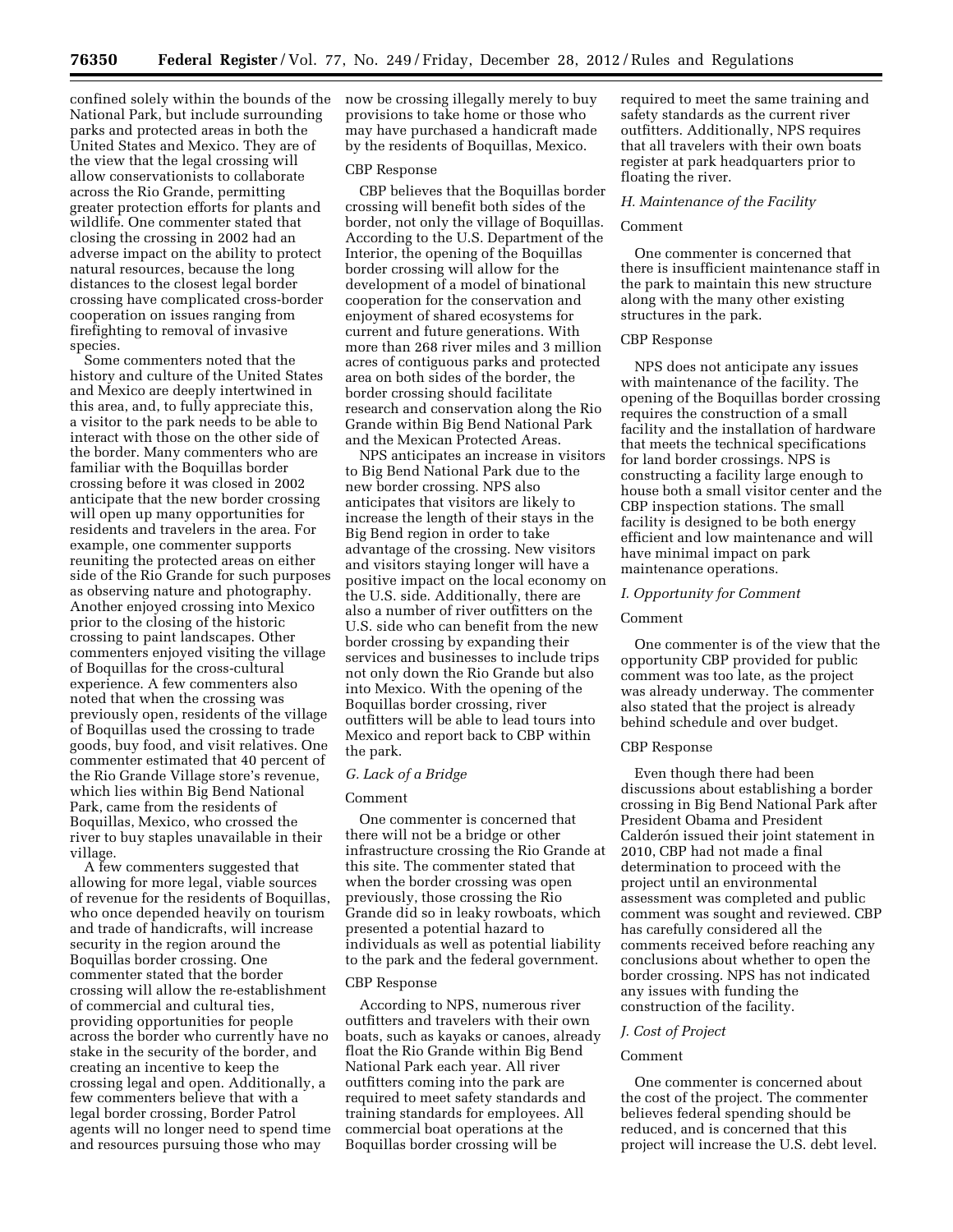## CBP Response

The costs and benefits of this rule are discussed in the section entitled, ''Executive Order 12866 (Regulatory Planning and Review) and 13563 (Improving Regulations and Regulatory Review)'' and elsewhere in this document. CBP is of the view that the societal benefits of this rule outweigh the costs.

# **Revision of Class B Port of Entry Description**

In the NPRM, CBP also proposed to update the description of a Class B port of entry to reflect current border crossing document requirements. The Boquillas border crossing would fit within the proposed new description of a Class B port of entry. CBP received no comments regarding the proposed revision to the Class B port of entry description. For a full explanation of the Class B description amendment, please see the section entitled ''Proposed Revision of Class B Port of Entry Description'' in the NPRM.

# **Adoption of Proposal**

In view of the foregoing, and after consideration of the comments received, CBP has determined to adopt as final, the proposed rule published in the **Federal Register**, which establishes the Boquillas border crossing and revises the description of a Class B port of entry.

### **Authority**

These regulations are being amended pursuant to 5 U.S.C. 301, 6 U.S.C. 112, 203 and 211, 8 U.S.C. 1103, 8 U.S.C. 1185 note (section 7209 of Pub. L. 108– 458), and 19 U.S.C. 1, 58b, 66 and 1624.

# **Executive Orders 12866 (Regulatory Planning and Review) and 13563 (Improving Regulation and Regulatory Review)**

This final rule is not an ''economically significant'' rulemaking action under Executive Order 12866, as supplemented by Executive Order 13563, because it will not result in the expenditure of more than \$100 million in any one year. This final rule, however, is a significant regulatory action under Executive Order 12866; therefore, the Office of Management and Budget has reviewed this rule.

The opening of the Boquillas border crossing will entail constructing a small inspection facility and installing hardware that meets the technical specifications for land ports of entry. NPS is constructing a building large enough to house both a small visitor center and the CBP inspection station. This construction is being funded

entirely by NPS and is expected to cost \$2.1 million,<sup>4</sup> which accounts for special construction needed to address the remoteness of the facility. CBP will be responsible for procuring and installing all equipment needed for its operation, which includes inspection kiosks, surveillance equipment, and an agricultural waste disposal system. This equipment will cost \$1,577,000 the first year, which includes installation, hardware, connectivity, and security.<sup>5</sup> We estimate that the facility will cost \$200,000 each year for operation and maintenance; an estimated \$195,000 will be incurred by CBP and \$5,000 by NPS.6 NPS will also staff the facility with a combination of paid seasonal and volunteer personnel. NPS estimates that 0.5 paid Full-Time Equivalents (FTEs) will be needed to staff the new facility at a cost of approximately \$17,800 per year.7 The total cost of opening the Boquillas border crossing is estimated to be \$3.7 million in the first year and \$217,800 in subsequent years, all of which will be incurred by the U.S. government.

NPS anticipates that 15,000 to 20,000 people will use the Boquillas border crossing in the first year.8 Most of this traffic is expected to be U.S. citizens who will benefit from visiting the town of Boquillas del Carmen on the Mexican side of the border for food, souvenirs, and a unique cultural experience. The number of border crossers may grow over time as NPS continues to work with the Mexican government to develop ecotourism and sports and recreational opportunities. Because of the absence of data on the number of future border crossers and their willingness to pay for these experiences, we are not able to quantify the benefit of the availability of these experiences to the U.S. economy.

In addition to opening a new border crossing at Boquillas, this final rule will revise the definition of a Class B port of

<sup>6</sup> Sources: CBP Office of Information Technology estimate on March 4, 2011 and National Park Service estimate on March 24, 2011.

7NPS assumes the facility will be staffed seasonally for approximately half the year with a GS–05 step 5 employee (\$35,489 annual salary). Email communication with Big Bend park management staff on March 24, 2011. Salary information: *http://www.opm.gov/oca/11tables/ html/RUS.asp,* accessed March 24, 2011. Calculation:  $0.5$  FTE  $\times$  \$35,489 = \$17,745, rounded to \$17,800. This calculation does not include benefits, because the facility will be staffed by parttime seasonal employees.

8Source: Telephone communication with Big Bend park management staff on January 10, 2011.

entry to make the admissibility documents allowed at a Class B port of entry consistent with WHTI. The costs and benefits of obtaining WHTIcompliant documents were included in the final rule establishing WHTI.<sup>9</sup> This final rule will not result in any additional costs or benefits.

# **Regulatory Flexibility Act**

This section examines the impact of the final rule on small entities as required by the Regulatory Flexibility Act (5 U.S.C. 603), as amended by the Small Business Regulatory Enforcement and Fairness Act of 1996. A small entity may be a small business (defined as any independently owned and operated business not dominant in its field that qualifies as a small business per the Small Business Act); a small not-forprofit organization; or a small governmental jurisdiction (locality with fewer than 50,000 people).

This final rule does not directly impact small entities, because individuals will be affected by the final rule and individuals are not considered small entities. In the NPRM, we stated that we did not believe the rule would have a significant economic impact on a substantial number of small entities and requested comments regarding that assessment. As we did not receive any comments with information that shows that the rule will have a significant economic impact on a substantial number of small entities, CBP certifies that this final rule will not have a significant economic impact on a substantial number of small entities.

# **Executive Order 13132**

The final rule will not have substantial direct effects on the States, on the relationship between the National Government and the States, or on the distribution of power and responsibilities among the various levels of government. Therefore, in accordance with section 6 of Executive Order 13132, this final rule does not have sufficient federalism implications to warrant the preparation of a federalism summary impact statement.

### **The National Environmental Policy Act of 1969**

DHS and CBP, in consultation with NPS within the U.S. Department of Interior, have been reviewing the potential environmental and other impacts of this proposed rule in accordance with the National

<sup>4</sup>Source: National Park Service Predesign Study—Boquillas Crossing Visitor Contact/Border Station. January 2011.

<sup>&</sup>lt;sup>5</sup> Source: CBP Office of Information Technology estimate on March 4, 2011.

<sup>9</sup>The Regulatory Assessments for the April 2008 Final Rule for WHTI requirements in the land environment can be found at *www.regulations.gov,*  document numbers USCBP–2007–0061–0615 and USCBP–2007–0061–0616.